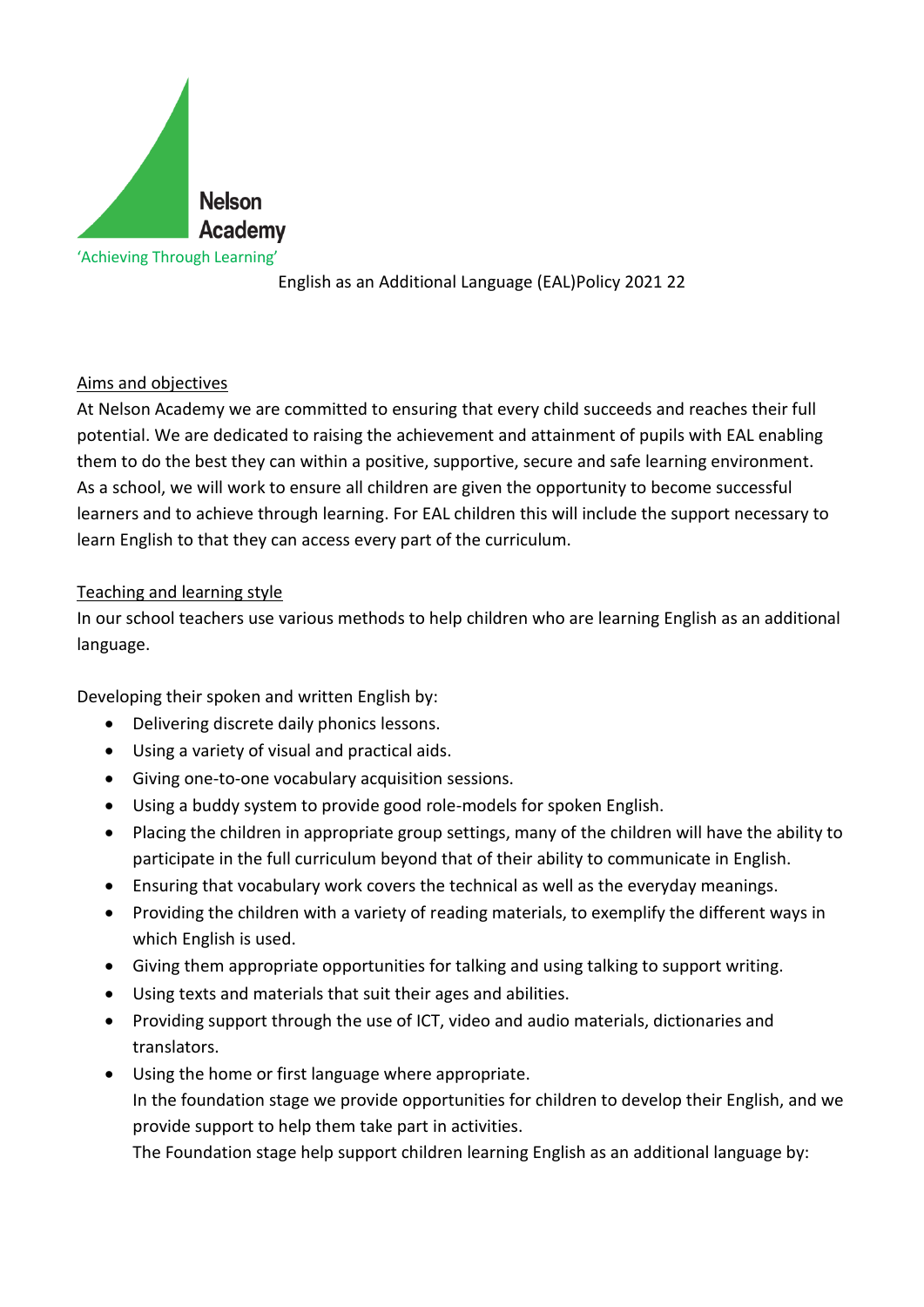- Building on their experiences of acquiring language at home and in the wider community, so that this experience supports their developing use of English.
- Providing stimulating environments with well planned activities to engage the children as learners.
- Teaching high quality discrete phonics lessons.
- Using a wide range of visual and practical resources.
- Providing a wide range of opportunities for talk through discrete teaching, interaction with peers, role-play, singing and story time/cafes.

# EAL and inclusion

In our school, we value each child as a unique individual. We strive to meet the needs of all our children, and to ensure that we meet all statutory requirements related to inclusion. We provide learning opportunities that enable all pupils to make good progress and strive hard to meet the needs of all pupils learning English as an additional language.

# Parents as partners

As a school we work closely with parents to ensure that the children learning English as an additional language are encouraged to continue speaking their first language in the home. When the children first arrive at school a meeting is held with the parents to find out:

- What country are you from?
- What is the pupil's first language/language spoken at home?
- Can the child read or write in their first language?
- Does the child have any understanding of English?
- Has the child been in a school setting before?

Parents are encouraged to attend Parent meetings with a translator provided if necessary. Where needed, letters are translated into the family's home language.

To support the parents in spending time reading and conversing with their children, bilingual books are provided by the school for families to borrow and use. In school class dojo is used to contact parents, parents are able to translate messages from their child's class teacher into their home language as well as translate any important messages that have been posted by other members of staff.

Throughout the year Nelson Academy celebrates numerous events, an international food evening takes place early in the school year, this is an evening where parents and staff members are invited to enjoy an evening of food from all over the world. Each family brings one dish from anywhere in the world to share with the rest of the school community.

We also take part in the European day of languages where we explore different countries encouraging our EAL children to speak in their home language and teach others.